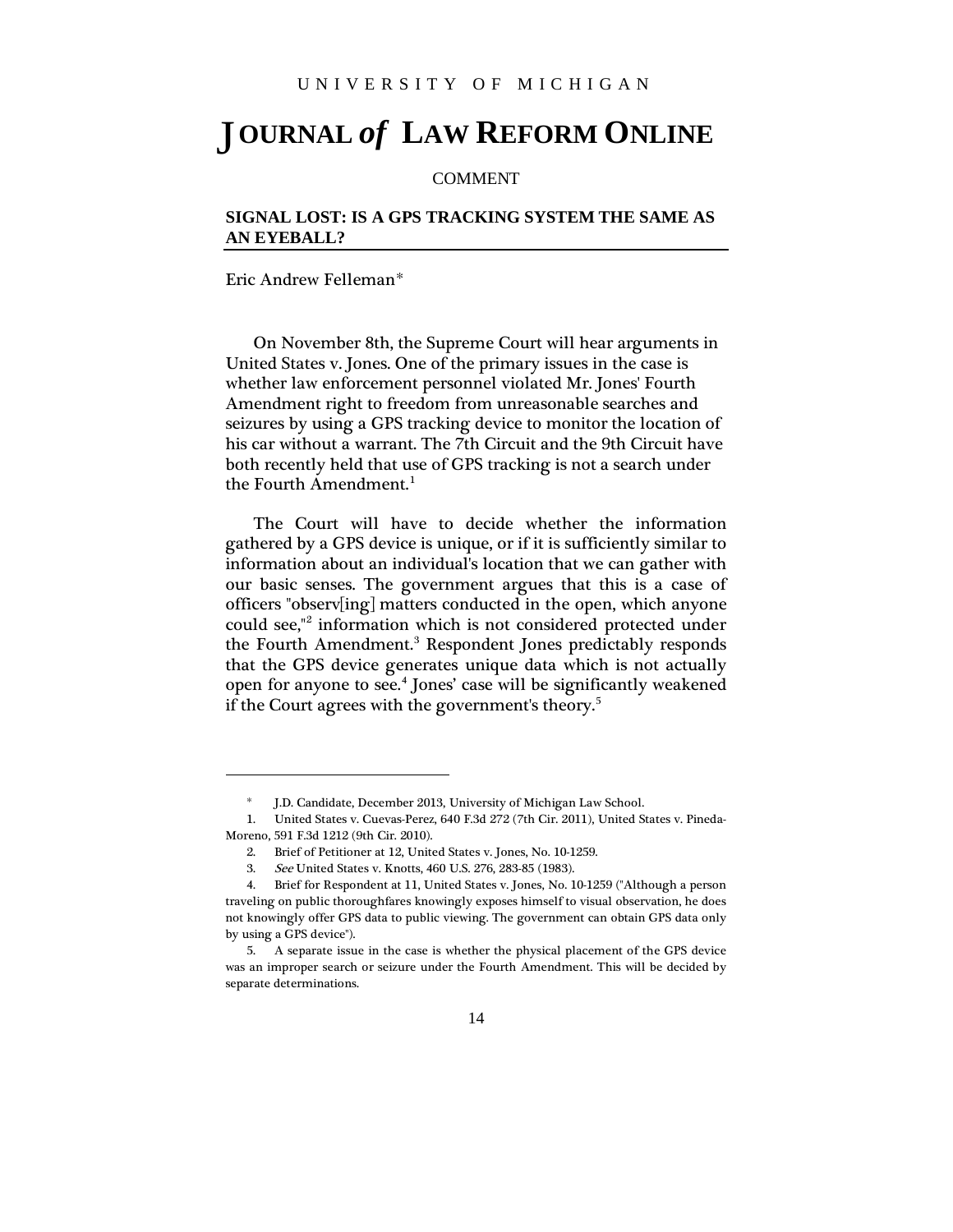## 2012] *Signal Lost* 15

The issue is novel on its face, but can be viewed as another incarnation of what has become a common question in contemporary courtrooms: to what extent should new technology be treated as merely an extension or augmentation of its predecessors, and when should it be viewed as fundamentally different from our current understanding of a field? While the detail in the information provided by a GPS receiver includes precise measurements of altitude, latitude, and longitude that cannot be acquired by the human eye, the ultimate use of the data by law enforcement can conceivably be seen as in the same class of information that is available to an observer on the street.

Jones' brief, on the other hand, argues that the GPS location data is fundamentally different from that gathered by the human eye because it involves complex calculations different in kind and quality from our vision systems.<sup>[6](#page-1-0)</sup> But instead of getting bogged down in technical minutiae, the court should examine our expectations that surround our personal information. Prior courts have noted, for example, that our expectations of privacy in a motor vehicle are "diminished,"[7](#page-1-1) but these estimations are obviously and necessarily based on a very different context from GPS tracking.<sup>[8](#page-1-2)</sup> That we volunteer some information when we drive in our cars is a natural conclusion, but that doesn't mean we volunteer it all.

For instance, physical surveillance has natural limits that provide protection against unnecessary data collection which GPS tracking removes. As the amount of information acquired from physical surveillance scales upwards, the cost increases quickly, as each officer placed on the job is removed from another assignment. In contrast, GPS data can be automatically stored and examined collectively at a later point in time; the cost of acquiring location information after the initial placement of the GPS receiver is effectively zero. The harm thus is that the government, freed from the need to economize on its information gathering, is likely to gather large amounts of "innocent information," and not

**.** 

<sup>6.</sup> Brief for Respondent at 29, United States v. Jones, No. 10-1259.

<sup>7.</sup> See U.S. v. Knotts, 460 U.S. 276, 281 (1983).

<span id="page-1-2"></span><span id="page-1-1"></span><span id="page-1-0"></span><sup>8.</sup> See id. (Discussing specifically that driving voluntarily conveys information to "anyone who wanted to *look*" (emphasis added)).